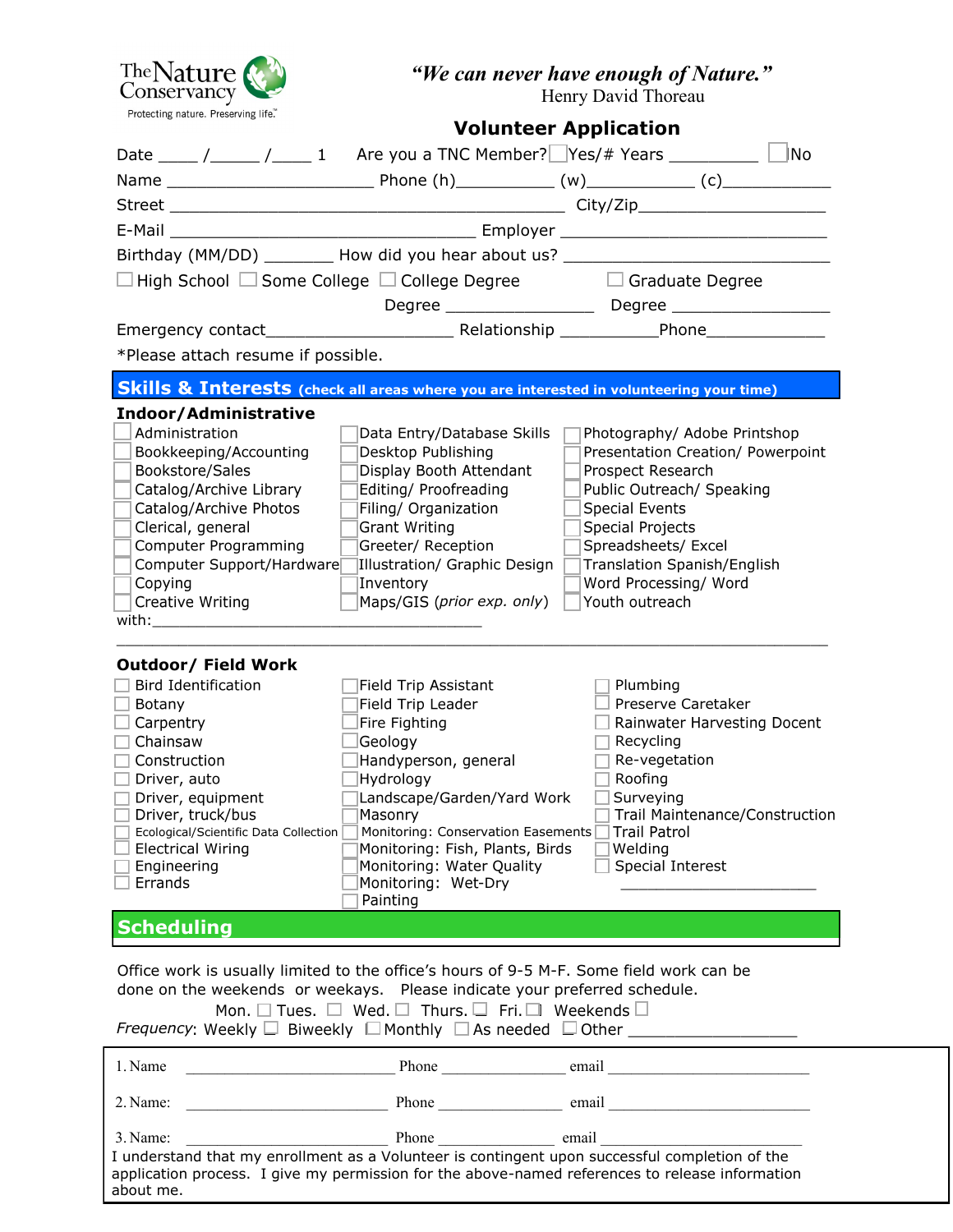Please give a brief description of prior work and volunteer experience that would benefit your volunteer activities and the goals of the Conservancy:

 $\_$  , and the set of the set of the set of the set of the set of the set of the set of the set of the set of the set of the set of the set of the set of the set of the set of the set of the set of the set of the set of th  $\_$  , and the set of the set of the set of the set of the set of the set of the set of the set of the set of the set of the set of the set of the set of the set of the set of the set of the set of the set of the set of th  $\_$  , and the set of the set of the set of the set of the set of the set of the set of the set of the set of the set of the set of the set of the set of the set of the set of the set of the set of the set of the set of th

# **Policies**

The Nature Conservancy has developed policies to guide both volunteers and staff in making decisions about their activities and conduct while working with The Nature Conservancy. To join our organization, either as staff or as a volunteer, each individual must conduct themselves in a manner consistent with the values of the Conservancy, and according to the following policies:

#### **Confidentiality**

Volunteers are responsible for maintaining the confidentiality of all proprietary or privileged information to which they are exposed while serving as a volunteer, whether this information involves a single staff, volunteer, client, or other person, or involves overall Nature Conservancy business.

#### **Intellectual Property**

Advancement of its mission frequently calls for The Nature Conservancy to make information available to others, including informal partners, donors, members, and the general public. At the same time, the Conservancy, both staff and volunteers, must protect its intellectual property assets for tax, legal, and programmatic reasons, maximizing the financial return on these assets, and safeguarding the reputation of the organization. The Conservancy develops and owns numerous intellectual property assets, such as written and artistic works, photographs, maps, scientific databases, and computer application software. Cooperation with outside parties in the development of information, and publication and distribution of information to conservation partners, scientific collaborators, public officials, and others, including the general public, are integral and essential parts of our mission. The Nature Conservancy staff and volunteers will obtain and maintain appropriate legal protection for the Conservancy's intellectual property. The Conservancy will also respect the intellectual property rights of others and will not infringe upon those rights. Intellectual property rights to materials developed by employees or volunteers within the scope of their work for the Conservancy belong solely to the Conservancy itself, and may not be exercised without express written permission from the Conservancy.

#### **Conflict of Interest**

One of The Nature Conservancy's core values is "Integrity Beyond Reproach." In furtherance of this value, the Conservancy has enacted a **Conflict of Interest Policy** that applies to Conservancy staff, volunteers, board members, and others with whom we do business. Conservancy volunteers are required to read and understand this policy and to notify their supervisor or other appropriate staff member if a real or potential conflict of interest appears to exist. To guard against the appearance of impropriety, volunteers must refrain from any action that presents a possible appearance of conflict of interest unless and until given specific authorization to proceed.

#### **Representation of The Nature Conservancy**

Prior to any action or statement that might significantly affect or obligate The Nature Conservancy, volunteers should seek prior consultation and approval from appropriate staff. Theses actions may include, but are not limited to, public statements to the press, coalition or lobbying efforts with other organizations, or any agreements involving contractual or other financial obligations. Volunteers are authorized to act as representatives of The Nature Conservancy only as specifically indicated within their volunteer duty description and only to the extent of such written specifications. Volunteers recognize that while performing their duties, they are representatives of the Conservancy and should not express personal views (unless clarified as such) contradictory to the Conservancy's mission and principles.

### **Appreciation**

The Nature Conservancy greatly values its volunteers. Our volunteers understand that their compensation is in the form of satisfaction of helping the Conservancy in its mission to preserve the plants, animals and natural communities that represent the diversity of life on Earth by protecting the lands and waters they need to survive.

As a volunteer I acknowledge and agree to the above policies of The Nature Conservancy. I also agree that The Nature Conservancy may publish any photos taken of me while volunteering.

Applicant's Signature: \_\_\_\_\_\_\_\_\_\_\_\_\_\_\_\_\_\_\_\_\_\_\_\_\_\_\_\_\_\_\_\_\_\_\_\_\_\_\_\_\_\_\_ Date: \_\_\_\_\_\_\_\_\_\_\_\_\_\_\_\_\_\_\_\_\_\_\_\_\_\_\_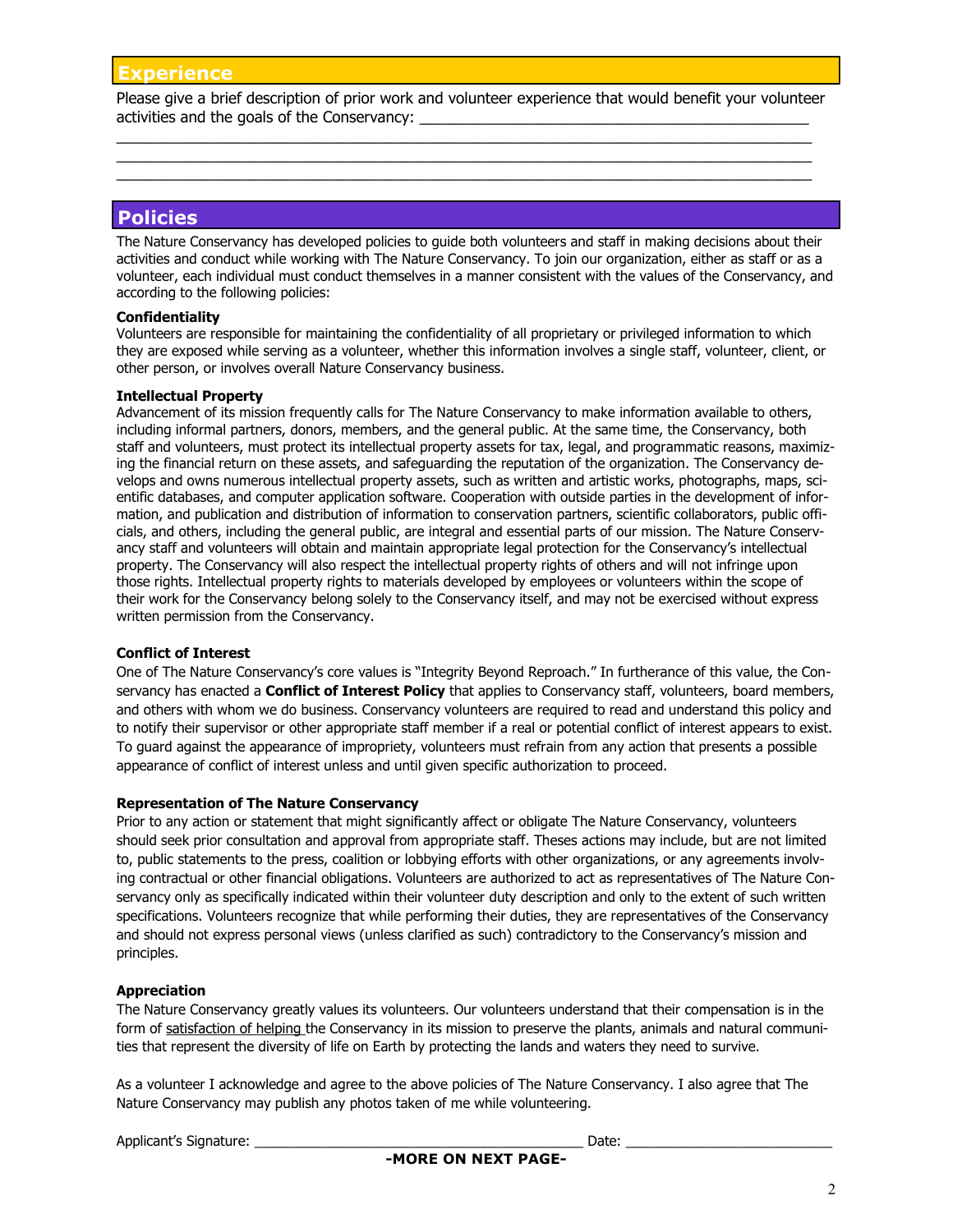## **Risk Management Procedure**

In the interest of the safety of children visiting our site and interacting with our volunteers, our volunteers may be required to have a background check and sign a commitment to youth safety. The results of that review will remain confidential and you have the right to review report findings and to challenge the factual accuracy of the review.

# **Liability Release**

, have volunteered to assist The Nature Conservancy, a nonprofit corporation organized and existing under the laws of the District of Columbia (the "Conservancy").

I have volunteered my time and services because of my support for the Conservancy and my desire to participate actively in the furtherance of its work. I understand that my activities as a volunteer entail a risk of physical injury or death and that I may be exposed to hazards arising from vehicular travel over both improved and primitive roads, use of tools and equipment and strenuous manual labor. I further understand that accidents or injuries may occur in locations or under circumstances where medical attention is not readily available. I expressly assume all risks associated with or arising from my volunteer activities. Because the assertion of claims against the Conservancy for personal injury occurring during my volunteer service would be antithetical to my support of the Conservancy and its goals and would reduce the ability of the Conservancy to accomplish its charitable purposes, I grant this release.

I agree to abide by all rules and regulations of The Nature Conservancy regarding safety and use of all equipment.

On behalf of myself, my estate and the personal representative thereof, my heirs and assigns, I hereby forever release The Nature Conservancy, its officers, directors, employees and agents, from any and all costs, claims, losses, liabilities or damages arising from or in any way related to, my service as a volunteer. I intend this release to be effective, regardless of whether the claim of liability is asserted in negligence, strict liability in tort, or other theory of recovery. For myself, my estate and the personal representative thereof, my heirs and assigns, I covenant and agree to make no claim, nor to institute any suit, action or proceeding against the Conservancy, its officers, directors, employees and agents, relating to any accident, incident or occurrence arising out of, or in connection with, my volunteer activities.

Volunteer Health Insurance Certification (required) Yes \_\_\_\_ No \_\_\_\_\_\_\_

I have executed this release on

date

signature

 $\_$  , and the set of the set of the set of the set of the set of the set of the set of the set of the set of the set of the set of the set of the set of the set of the set of the set of the set of the set of the set of th

print name and the control of the city, state, zip city, state, zip control of the phone

 $\overline{a_1^2 + a_2^2 + a_3^2 + a_4^2 + a_5^2 + a_6^2 + a_7^2 + a_8^2 + a_9^2 + a_9^2 + a_9^2 + a_9^2 + a_9^2 + a_9^2 + a_9^2 + a_9^2 + a_9^2 + a_9^2 + a_9^2 + a_9^2 + a_9^2 + a_9^2 + a_9^2 + a_9^2 + a_9^2 + a_9^2 + a_9^2 + a_9^2 + a_9^2 + a_9^2 + a_9^2 + a_9^2 + a_9^2 + a_9^2 + a_9^2 + a_9^2 +$ signature of parent or legal guardian, if volunteer is a minor

**Please note**: The Conservancy provides secondary insurance coverage to supplement your own health insurance in the event of injury. If you would like more information about our policy, please ask for a pamphlet.

No matter where you work or what project you undertake, please think carefully about safety, and be cautious!

#### **Return application to: The Nature Conservancy in Arizona location nearest you, or email to dboone@tnc.org or mail to The Natue Conservancy, 1510 E Ft Lowell Rd., Tucson, AZ 85719 -MORE ON NEXT PAGE**